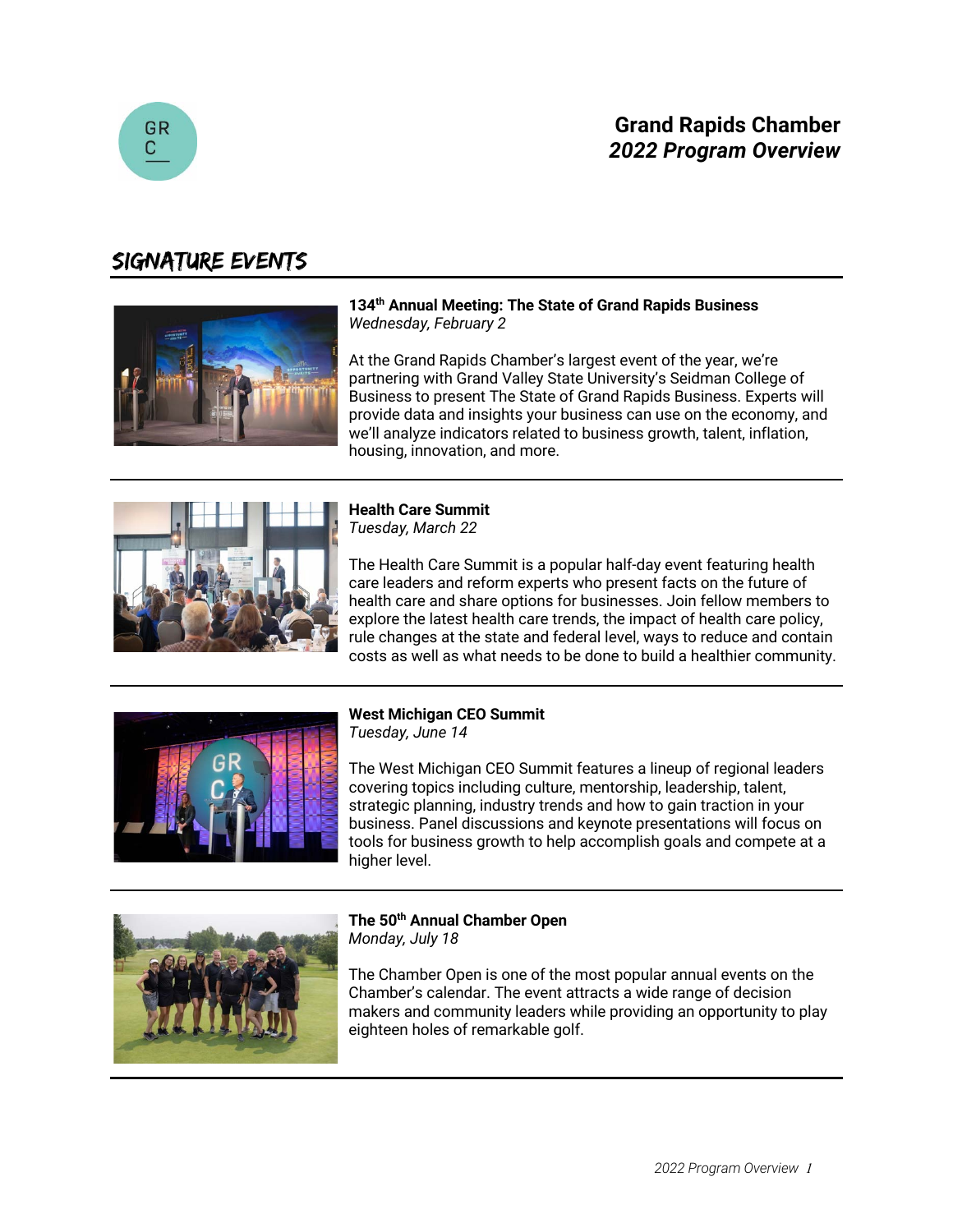

### **Grand Rapids Policy Conference** *Tuesday, August 16*

The Grand Rapids Policy Conference will provide a platform to celebrate and discuss Grand Rapids' bright future. National and local thought leaders will share insight on Grand Rapids' resilience and ability to tackle the problems and challenges ahead to create and thriving and prosperous West Michigan for all.



#### **33rd Annual ATHENA Awards Celebration** *Wednesday, September 28 Finalist Reception: Thursday, September 8*

Every year we gather to CELEBRATE those who embody, encourage, and promote the inclusion of women. The ATHENA Leadership Award is presented to an outstanding leader who is honored for professional excellence, community service, and active assistance of women in their attainment of professional excellence and leadership skills.



#### **12th Annual EPIC Awards Gala** *Wednesday, October 19 Finalist Reception: Tuesday, October 4*

EPIC is the premier business award celebration in the region recognizing both businesses and individuals that foster community growth, demonstrate innovation, and have championed alongside others as mentors and collaborators. Award recipients are announced the night of the event, keeping attendees on the edge of their seats.



### **Diversity & Talent Summit** *Tuesday, November 15*

The annual Diversity & Talent Summit builds upon foundational knowledge and explores the latest DEI trends to enhance business success in an increasingly diverse and global community. This is West Michigan's premier summit for CEOs, C-Suite administrators, Chief Diversity Officers, DEI practitioners, and human resources and talent acquisition professionals to build leadership capacity.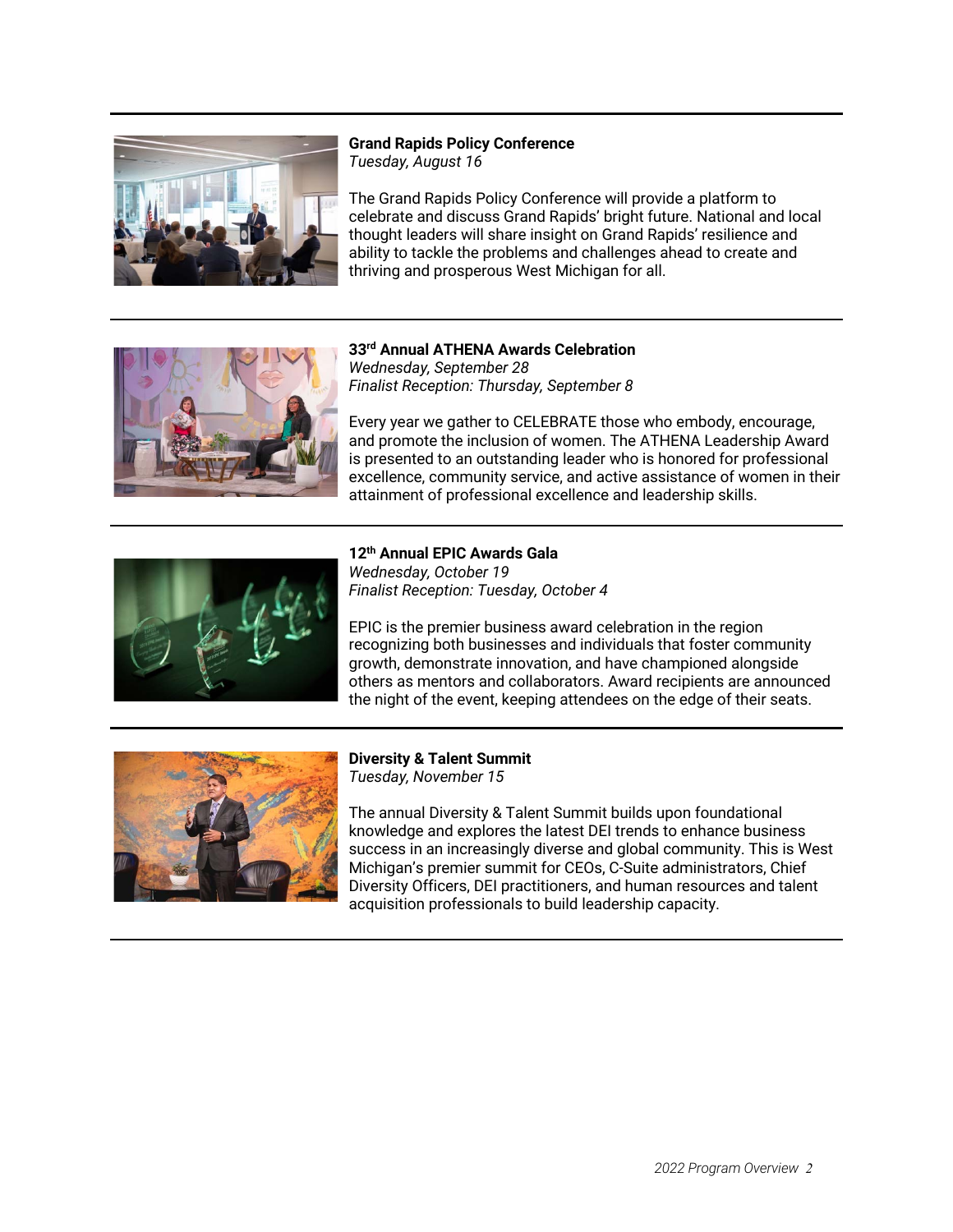## Business Services

*The Chamber is a hub of resources and connections for businesses and professionals. With programming geared toward individuals at every level of leadership and in various sectors, businesses benefit from the relevant insight of peers and meaningful interactions with decision-makers in the West Michigan business community.*



#### **Business Exchange Luncheon**

*Thursdays: February 10, March 10, April 14, May 12, June 9, July 14, August 11, September 8, October 13, November 10, December 8*

The Chamber's most popular networking event provides members and future members with facilitated networking as well as an opportunity to leave the event with at least 14 new, quality leads. Facilitators walk attendees through conversations at one table during lunch, and another after lunch. Expo tables and open networking are also offered.



### **CEO & Management Roundtable** *Monthly Basis*

Structured peer groups of 12-15 business executives, CEOs, owners, and management professionals. Each month, the groups gather in a confidential setting to discuss issues affecting their business.



## **Chamber 101**

*February 22, July 26, December 1*

Chamber 101 is designed for members looking to begin, continue or further involvement with the Chamber. Chamber 101 allows members to learn about the different Chamber offerings and how to start getting involved to make the most of your membership.



**Chamber After Hours: End-of-Year Celebration** *Thursday, December 1*

Join the Grand Rapids Chamber for an end of year bash at Chamber After Hours! Say cheers to a great year with your Chamber family with the most festive networking event of the year. It's time to finish the year strong with some great new connections.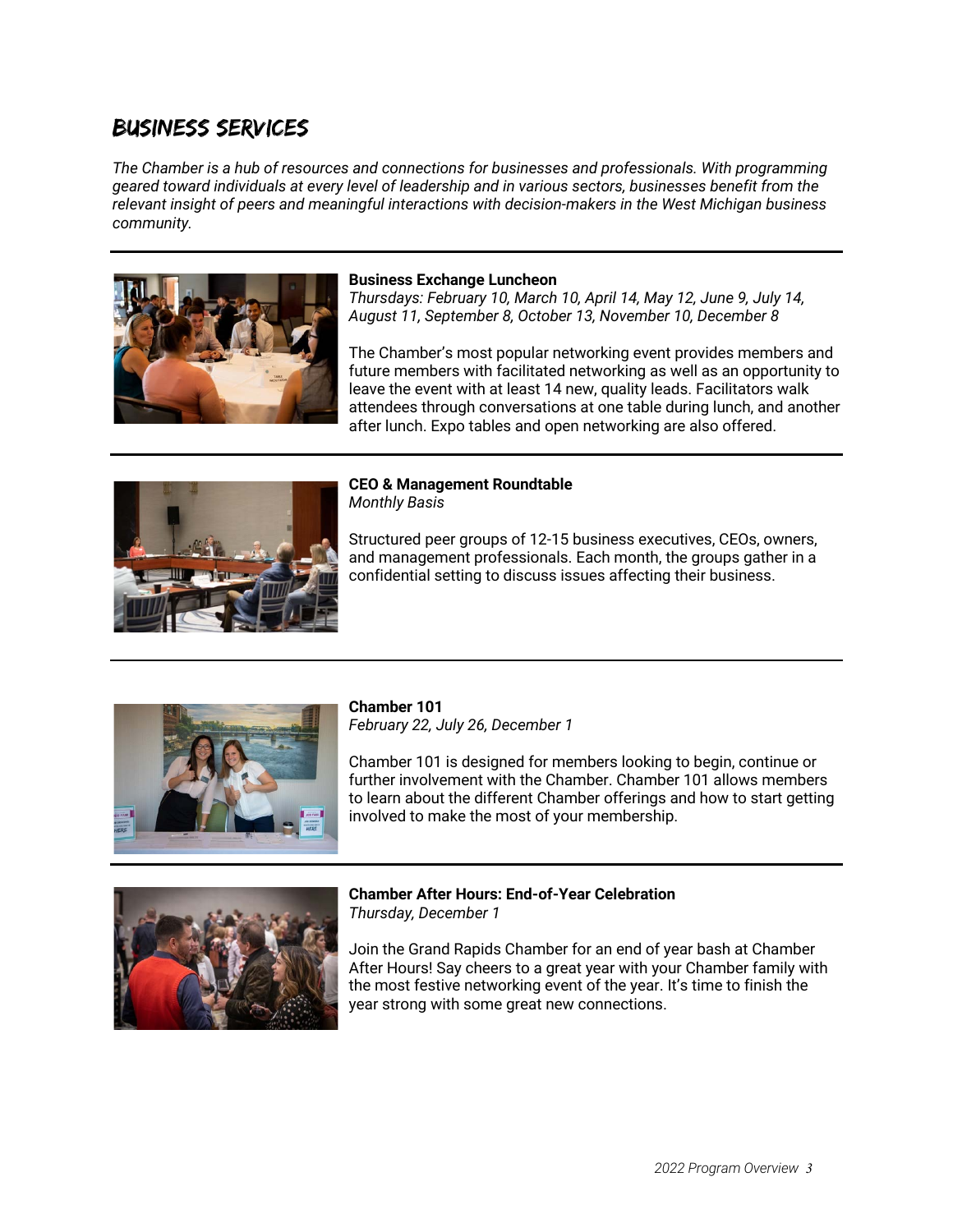

**ELEVATE Minority Business** *Wednesdays: February 9, May 11, August 10, November 9*

ELEVATE aims to build increased capacity among second-stage, growth-minded minority businesses by removing obstacles for equitable inclusion and creating a solid foundation of social capital. Participants are equipped with strong business fundamentals and surrounded with a system to enable the growth needed to provide the vision, direction, and leadership to manage a more complex business.



## **West Michigan Minority Contractors Golf Outing** *Monday, June 27*

This golf outing brings together minority business owners, women business owners, general contractors, and end-users to enhance networking and support a diverse supplier base. By giving those in the construction community a chance to build awareness for their services and build relationships with general contractors and end-users, we can make sure that diverse businesses thrive.



### **West Michigan Minority Contractors After Hours** *Tuesday, March 15 & Tuesday, September 13*

West Michigan Minority Contractors After Hours events provide attendees the opportunity to connect with peers and gain potential business referrals. These social hour events provide a platform for buyers to connect with local minority-owned business construction professionals, as well as remove barriers for smaller construction companies to enter the market.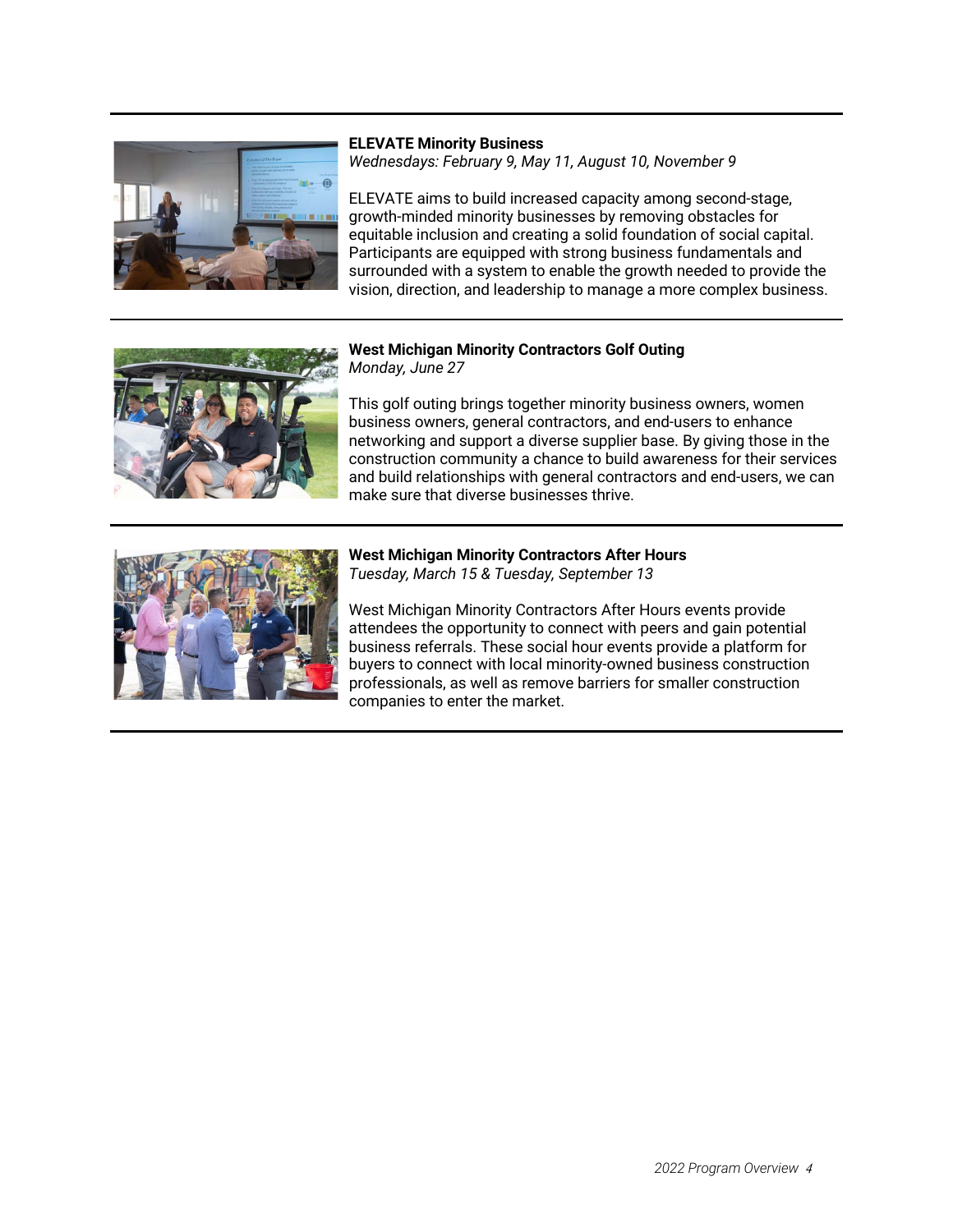# Government Affairs

*The Chamber can help you navigate zoning laws, local ordinances, and City Hall. West Michigan is a great place to do business, but there are still rules to follow, paperwork to complete and permits to acquire. And while you know your business inside out, city, regional, and state government are a different story. That's where your Chamber comes in. Our members turn to us for help with the paperwork, processes, and approvals needed to start, promote, and expand their businesses.*



### **Breakfast with Legislators**

*Mondays: January 24, April 11, May 23, October 24, December 5*

Breakfast with Legislators provides members the opportunity to establish relationships with key decision makers and voice opinions on issues moving forward in Lansing. Facilitated question-and-answer sessions offer firsthand information on upcoming legislation and House and Senate committee activities, prompting great dialogue between legislators and attendees.



## **Virtual Town Halls**

*Throughout the year as needed*

As the Grand Rapids Chamber works to keep our members informed, we will occasionally host complimentary virtual town halls to keep our members up to date with the latest policy updates and resources.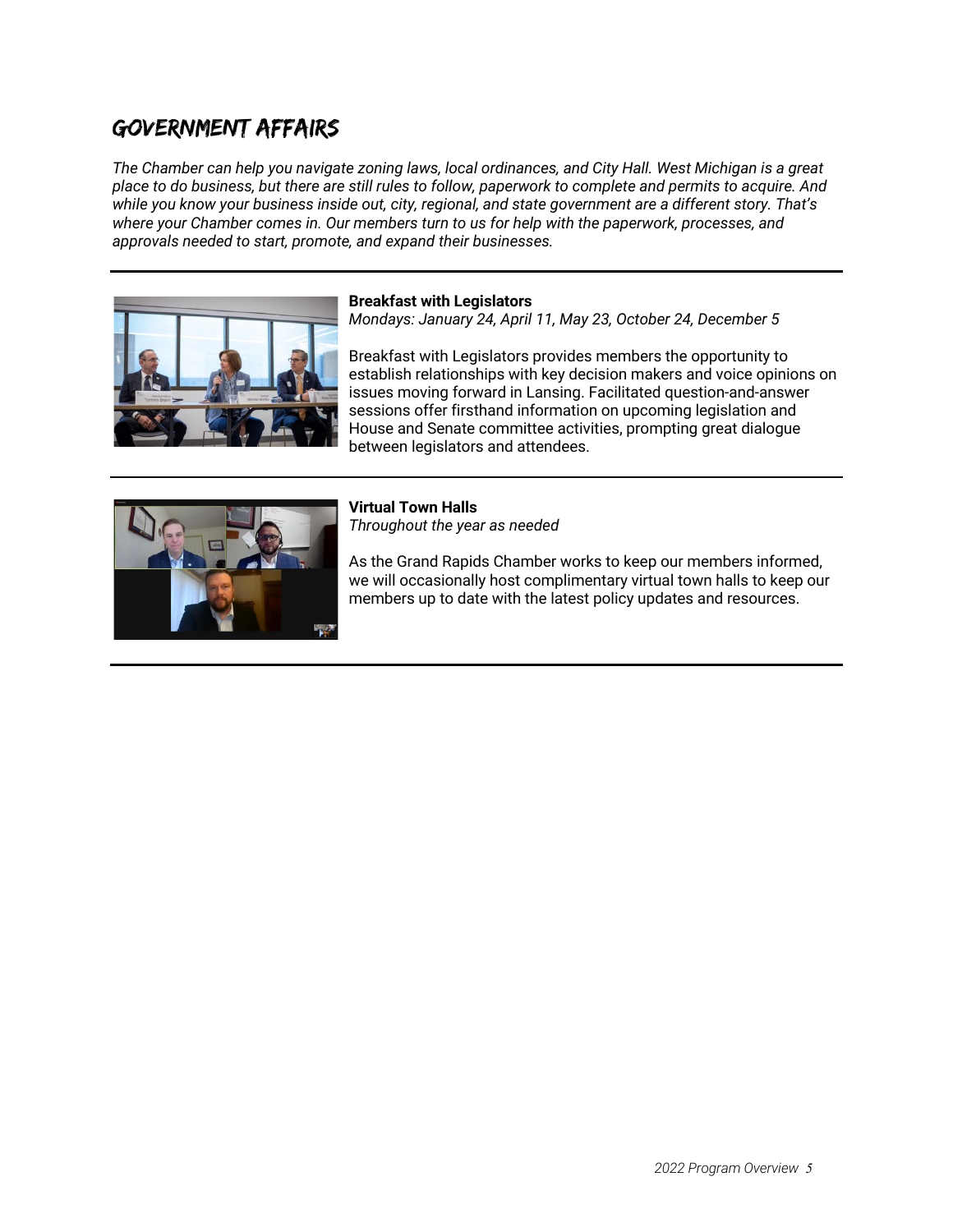# Talent Development

*We know our community's growth and success are powered by a skilled, diverse workforce. That's why we're committed to helping West Michigan businesses expand the depth and breadth of their talent at every level of the organization. From CEO roundtables to the ATHENA Awards, we're developing a more creative and capable workforce for our West Michigan.*



#### **ATHENA Leadership Forums**

*Tuesdays: February 15, June 7, November 8*

The ATHENA Leadership Forums celebrate women in leadership by featuring local women leaders sharing their leadership lessons with an emphasis on elevating professional women of color and other marginalized identities.



**ATHENA Walking Tour** *Tuesday, April 26*

The ATHENA Walking Tour takes participants to the abundant, noteworthy sights in our city that originated with women. The tour will visit some of the public art recognizing women in our city, from the local artists who painted the RAD American Women electrical boxes, to the featured female heroes of the Women's Way Murals, and Community Legends Bronze Sculptures. This is a great opportunity to

connect with other ATHENA advocates while getting inspired by lady legends, past and present!



#### **Create Great Leaders Annual Fundraiser** *Wednesday, August 3*

The Create Great Leaders Annual Fundraiser allows attendees to reunite with other program alumni. Ticket sales help provide deserving participants scholarships to Create Great Leaders programs such as Leadership Grand Rapids.



## **Emerging Leaders Series**

*Cohort 1: April 13, April 27, May 11, May 25, June 8 Cohort 2: October 12, October 26, November 9, November 30, December 14*

This series is designed to help individuals grow their career and become actively engaged in the community. The program is built to engage participants in a variety of ways, from a bus tour of Grand Rapids to in-depth discussions about individual leadership styles.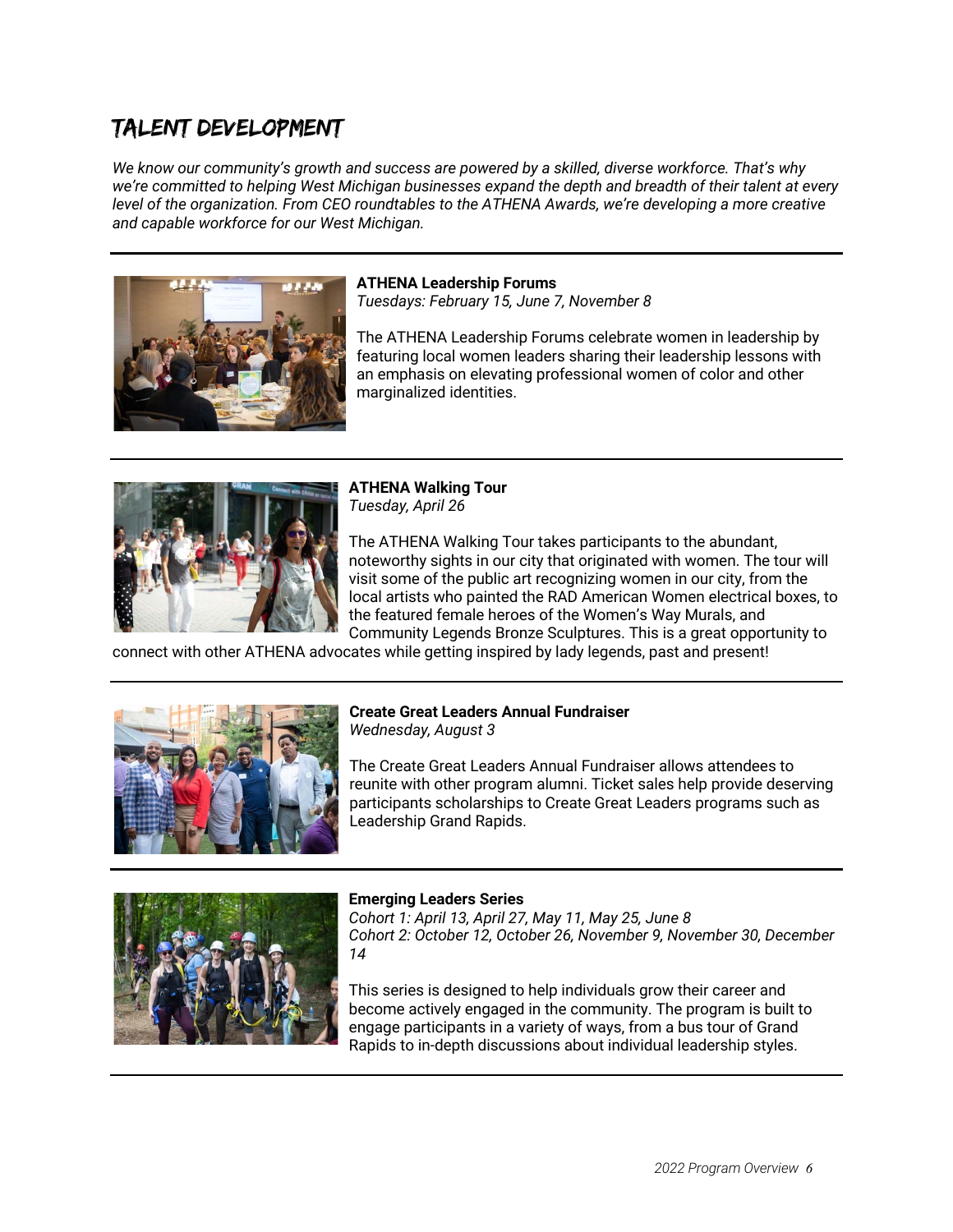

**Grand Rapids Connect** *October 6-7*

Grand Rapids Connect is geared toward professionals new to the city, boomerangs returning home or individuals looking to further engage with the community. The program includes an overnight stay downtown Grand Rapids and provides insight into the city's latest and greatest developments. Participants will hear from some of the most dynamic leaders and individuals shaping the city's future. Throughout

the event, participants will explore our community, learn about social and community engagement opportunities, and delve into how to connect in Grand Rapids.



**Latina Connect**

*Saturdays: January 29, April 30, July 30, October 22*

Latina Connect is a new program that meets our Latina business professionals and community members where they are. Presented in Spanish, Latina Connect works to support Latinas in making new connections and growing as leaders.



## **Leadership Advantage**

*Tuesdays: August 9, August 23, September 6, September 20, October 18, November 15, November 29*

In its final year, Leadership Advantage is an intensive skills-based executive leadership coaching program designed to enhance the knowledge and critical thinking skills of emerging and established leaders. The unique aspect of Leadership Advantage is its focus on a group leadership coaching experience, which incorporates substantial

opportunities for meaningful self-reflection, peer coaching, and honest conversations about how your worldview influences your leadership effectiveness.



### **Leadership Grand Rapids**

*Class of 2022: January 20, February 17, March 17, April 21, May 20-21 (Closing Retreat)*

*Class of 2023: Applications to open in March, August 18 (Orientation), September 16-17 (Opening Retreat), October 20, November 17, December 8*

Leadership Grand Rapids (LGR) is designed to be unlike any other leadership program, where instead of analyzing leadership tactics and

principles, participants are asked to use a systems-thinking approach to tackle real issues facing our community. This approach fosters community trustees who will leave the class with a communityfocused mindset that creates a lifelong commitment to creating a thriving and prosperous West Michigan for all. Applications open every March for the following program year.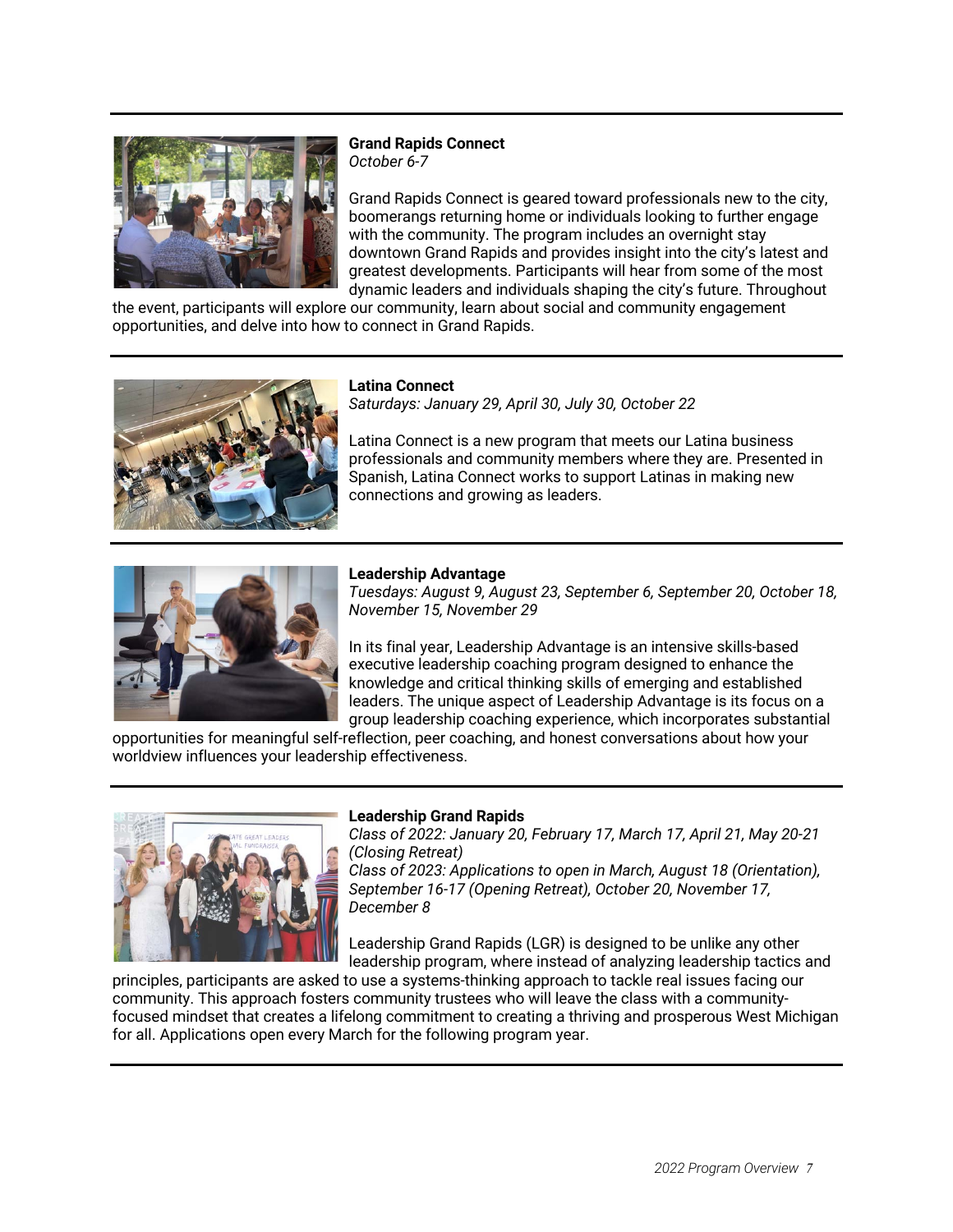

**Leadership Lesson Breakfasts** *Thursday, February 24 & Thursday, November 3*

Leadership Lesson Breakfasts feature strong community trustees and leaders sharing valuable leadership lessons. In addition to a brief presentation, attendees will have the opportunity to network with Chamber members and connect with other leadership alumni.



## **Leading Edge**

*Cohort 1: March 3, March 17, March 31, April 14, April 28 Cohort 2: September 14, September 28, October 12, October 26, November 9*

Specifically for the next generation of women leaders in the workplace, Leading Edge teaches practical concepts and offers a hands-on practicum in the leadership skills you need.



## **LeadUp**

*Cohort 1: March 1, March 15, March 29, April 12, April 26, May 10 Cohort 2 (presented in Spanish): September 6, September 20, October 4, October 18, November 1, November 15*

LeadUp is designed to guide first-time managers through the concepts and principles necessary for a successful transition. The assessment, curriculum and individual coaching included in the program has been

tailored specifically for new managers in the skilled trades. Cohort 1 will be presented in English. Cohort 2 will be presented in Spanish.



## **OutPro**

*Tuesdays: March 8, May 18, August 9, October 11*

OutPro is an LGBTQ+ professional group that promotes a welcoming culture in the West Michigan Business Community for LGBTQ+ professionals and allies. OutPro offers opportunities for both social and professional networking through programming and gatherings at various venues in the community.



**Speak with Purpose**

*Cohort 1: June 13, June 27, July 11, July 25, August 8, September 12 Cohort 2: September 26, October 10, October 24, November 7*

Speak with Purpose is designed to equip participants with the skills and confidence necessary to organize and deliver effective presentations. Over the course of five interactive sessions, individuals will learn how to organize a presentation and deliver it to audiences

large and small.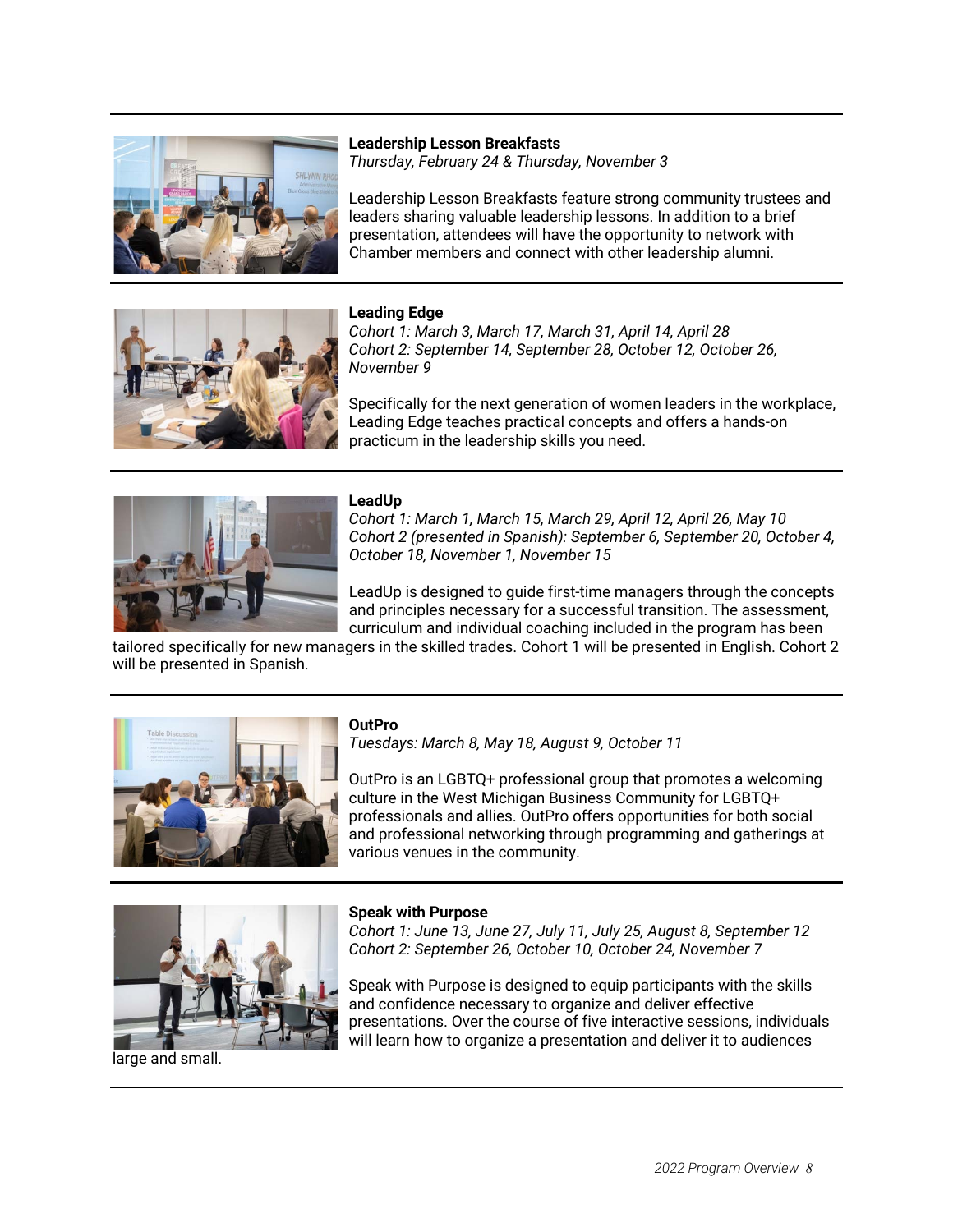## Diversity, Equity & Inclusion

*In principle and practice, the Grand Rapids Chamber believes in the value and power of diversity, equity, and inclusion. Without diversity, equity, and inclusion, we limit our talent, resources, and the business opportunities necessary to thrive in an increasingly competitive global marketplace. Our DEI programs work to support our members in implementing inclusive practices to navigate the ever-changing marketplace long-term.*



## **Becoming a Culturally Intelligent Leader**

*Wednesdays: February 16, April 20, June 15*

Becoming a Culturally Intelligent Leader is a three-part cohort that goes beyond cultural awareness by utilizing peer-reviewed research and recognized methods to build an individual's cultural intelligence, learn how to use CQ to counter and mitigate unintentional bias, and how to implement CQ into your work as a leader of multicultural teams and customers.



**Diversity & Talent Webinar Series** *Tuesdays: February 15, May 17, July 19, October 18*

The Diversity & Talent Series will address various talent needs of the West Michigan business community. The series will also focus on the different ways to attract and retain top talent and include best practices in Diversity, Equity, and Inclusion.



## **Virtual Inclusion Solutions**

*Tuesdays: February 22, June 21, September 27, December 13*

The Grand Rapids Chamber is committed to walking alongside you wherever you are in your DEI journey. Designed for DEI practitioners, leaders, and HR professionals, the Inclusion Solutions events will provide peer connections, conversations, and best practices as we facilitate the management of change and implementation of new strategies.



**Inclusion Leadership Cohort** *September 27, November 2, December 7, December 13*

New in 2022, the Inclusion Leadership Cohort is designed for mid- to upper-level leadership roles looking to enhance their skills in leading diverse teams. Throughout the series, participants will learn tools and strategies for inclusive performance management and talent retention.